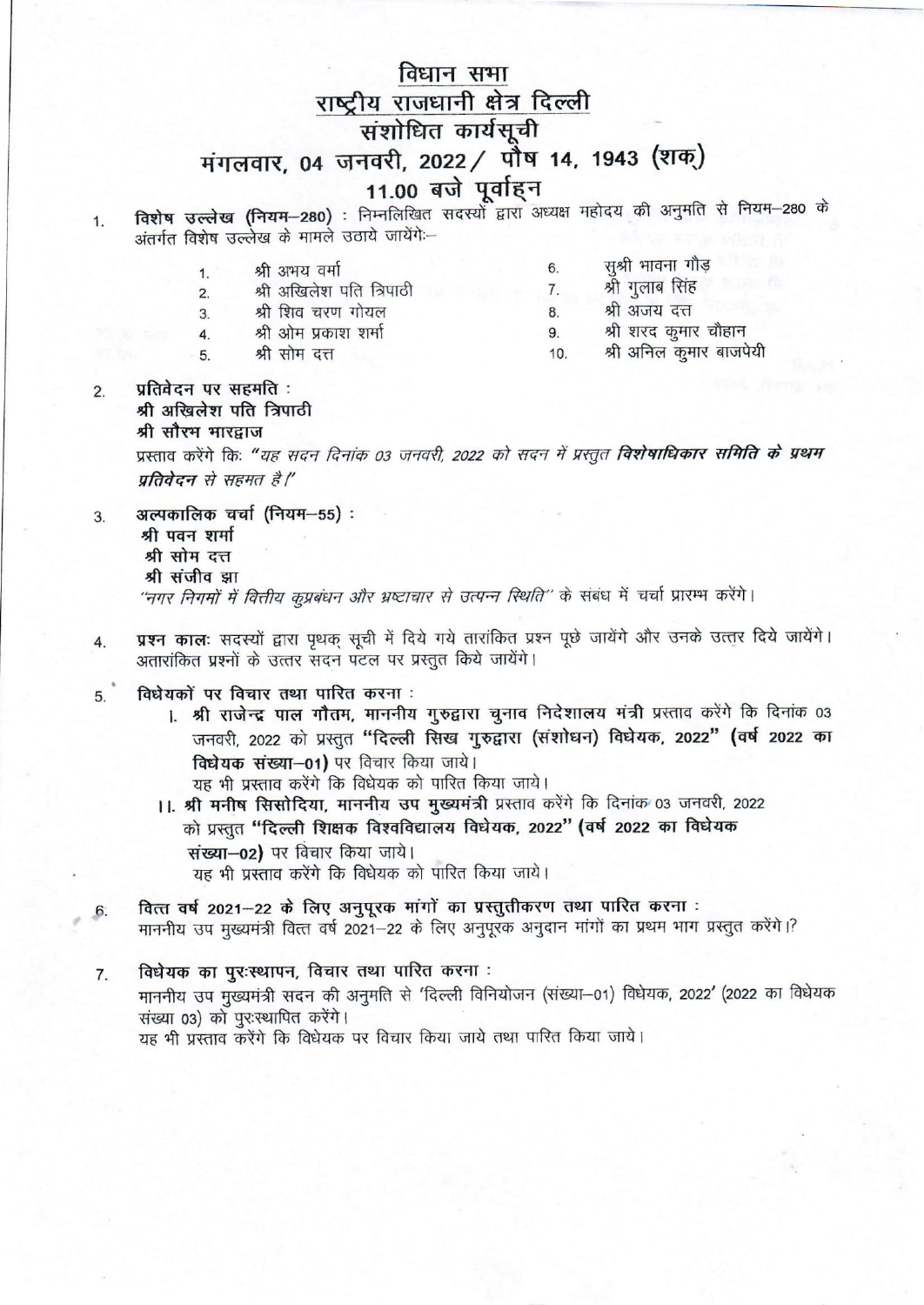अल्पकालिक चर्चा (नियम-55) : **TOXE-PRITTY STRAKTERY** 8. श्री दिलीप कूमार पाण्डेय श्री संजीव झा श्री अजय कुमार महावर "नई आबकारी नीति के लाभ एवं हानियों" के संबंध में चर्चा प्रारम्भ करेंगे।

(see) cast at sit versy from to running

the division control of the control freeze on where provided refer the weight or ever fire were weight to influent week has I' the to

brie "Étaile Margascia și

 $\label{eq:3.1} \begin{array}{ll} \text{dim} & \text{dim} & \text{dim} \text{proj} \text{ mod } \text{res} \text{ mod } \text{res} \\ \text{dim} & \text{dim} & \text{dim} \text{proj} \text{ mod } \text{proj} \text{ mod } \text{res} \text{ mod } \text{res} \end{array}$ 

the two best and an resolve with allegating

a collection and expediging the User deposit of a value of story her duff

दिल्ली 04 जनवरी, 2022 राज कुमार सचिव